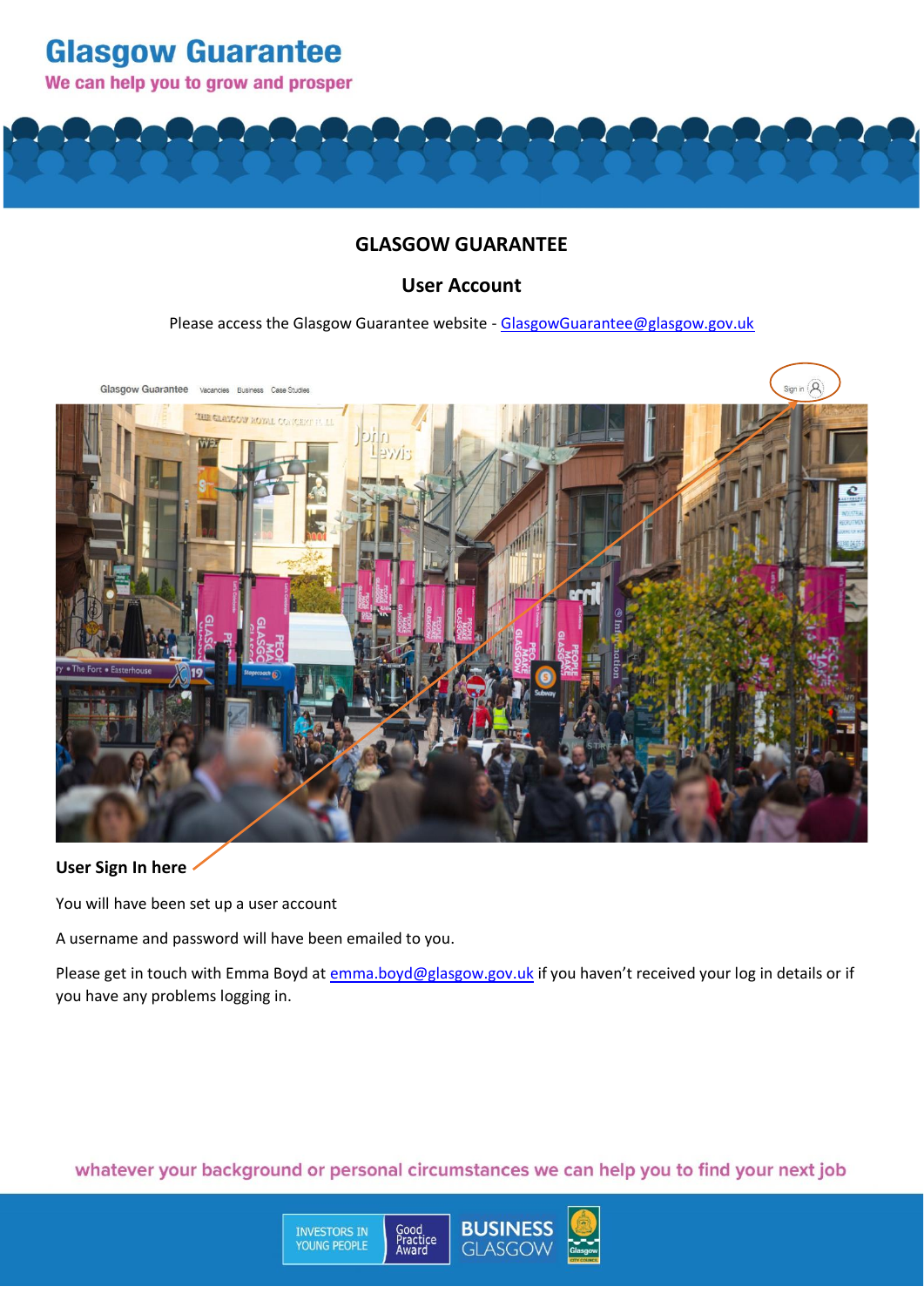**Glasgow Guarantee** 

We can help you to grow and prosper

## **GLASGOW GUARANTEE**

## **User Account - Dashboard**

#### A user's dashboard will look similar to below:

| <b>My Account</b>                                              |                                                                                     |                                                              |                                                                                 |  |  |  |
|----------------------------------------------------------------|-------------------------------------------------------------------------------------|--------------------------------------------------------------|---------------------------------------------------------------------------------|--|--|--|
| <b>Downloads</b>                                               |                                                                                     |                                                              |                                                                                 |  |  |  |
| <b>Referral Form</b><br><b>Download Referral Form</b>          | <b>Conversion to Work Request Form</b><br>Download Conversion to Work Request Form  |                                                              |                                                                                 |  |  |  |
| <b>CTW Information Guide</b><br>Download CTW Information Guide | Registration Guide - School Leavers<br>Download Registration Guide - School Leavers | <b>Job Ready Candidates</b><br>Download Job Ready Candidates |                                                                                 |  |  |  |
| Candidates<br>My Agency                                        |                                                                                     |                                                              |                                                                                 |  |  |  |
| <b>All Candidates</b>                                          |                                                                                     |                                                              |                                                                                 |  |  |  |
| <b>View Candidates</b>                                         |                                                                                     |                                                              |                                                                                 |  |  |  |
| <b>Your Account</b>                                            |                                                                                     |                                                              |                                                                                 |  |  |  |
|                                                                |                                                                                     |                                                              |                                                                                 |  |  |  |
| Change Username<br>eboyd5                                      | <b>Change Password</b>                                                              | <b>Change Security Question</b><br>What is your first name?  | <b>Resend Email Validation</b><br>Click here if you need a new email validation |  |  |  |

# whatever your background or personal circumstances we can help you to find your next job

INVESTORS IN<br>YOUNG PEOPLE

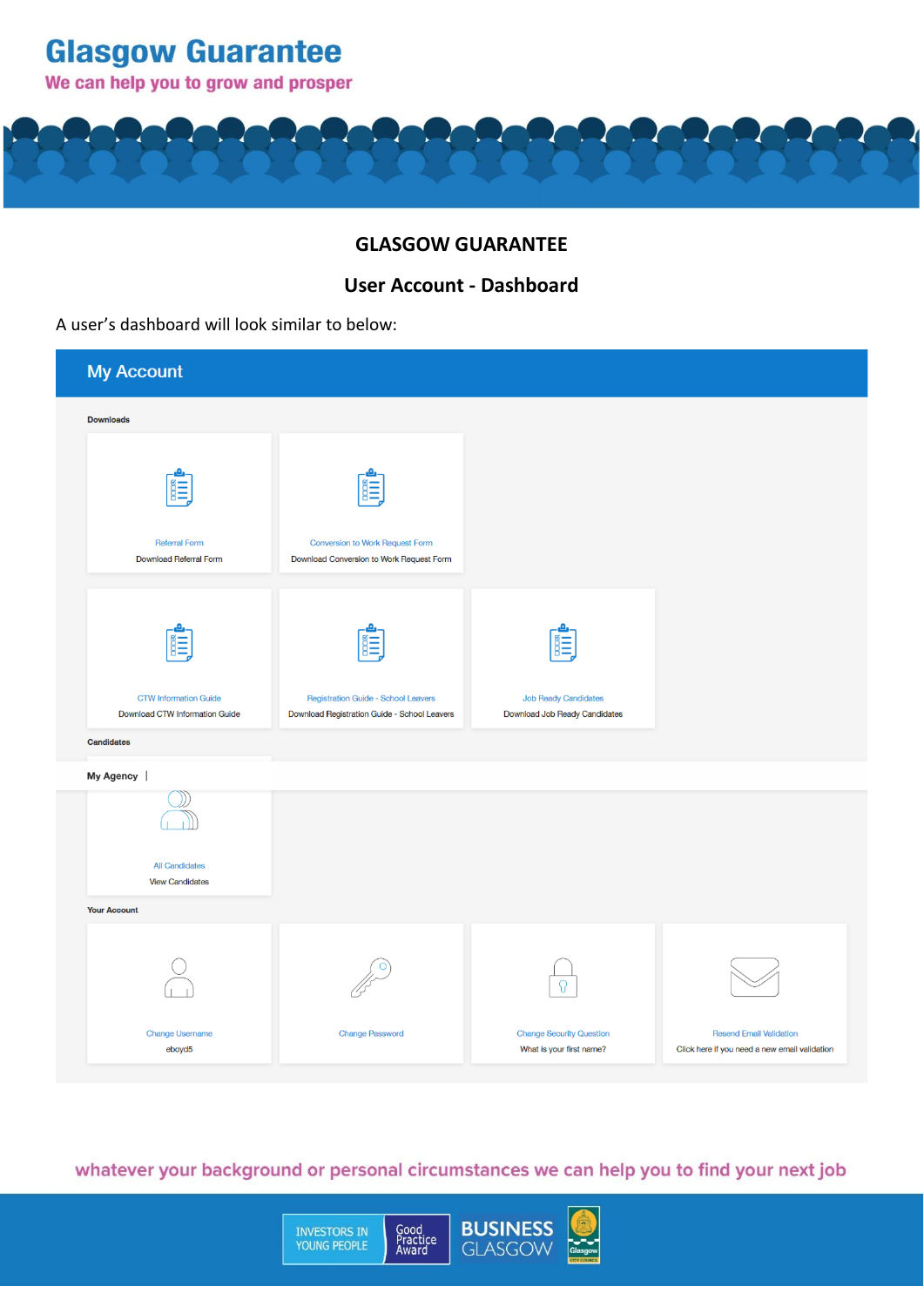**Glasgow Guarantee** We can help you to grow and prosper

### **GLASGOW GUARANTEE**

## **User Account – Password Change**

When you log in for the first time, please change your password. You can do this here



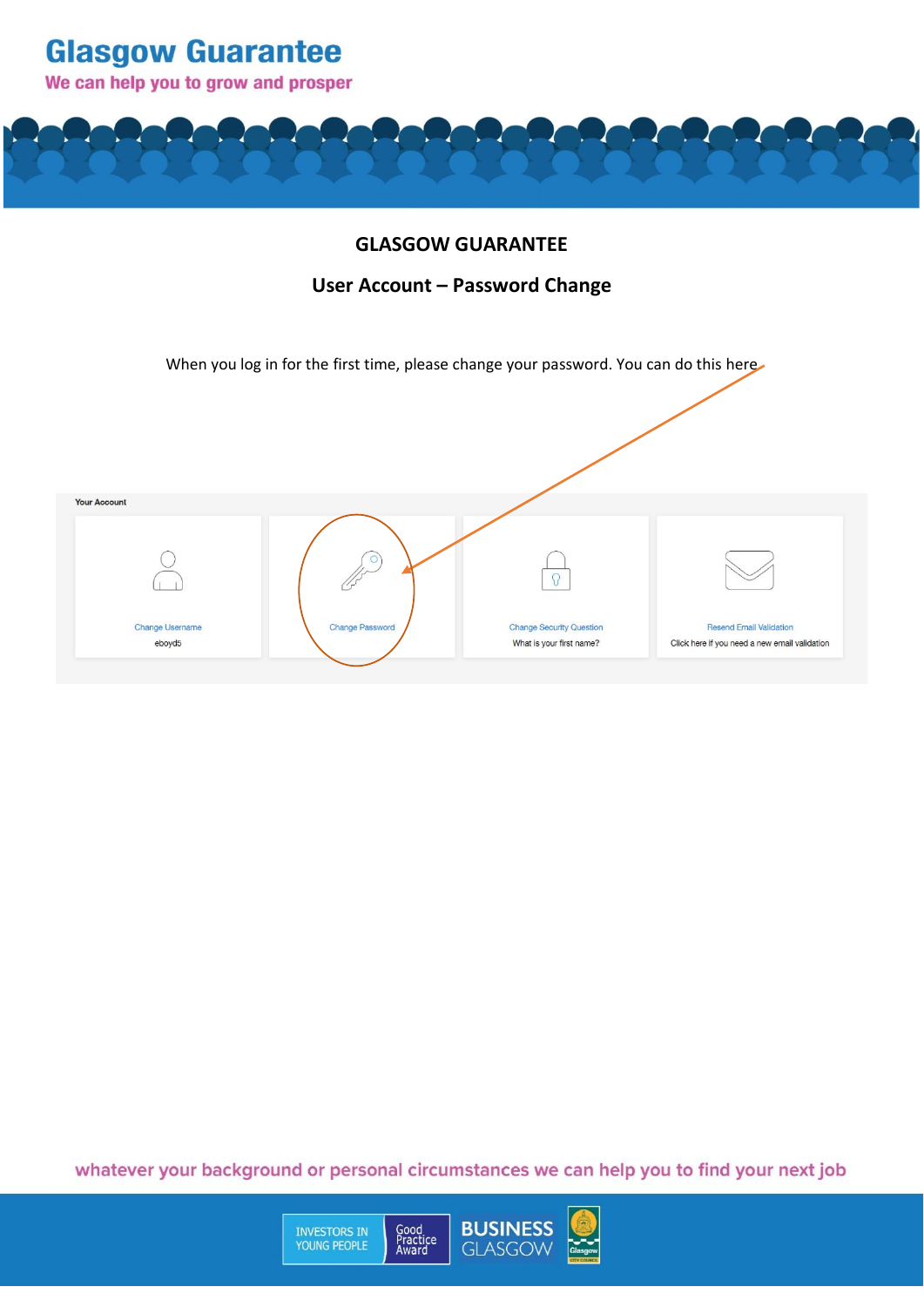# **Glasgow Guarantee**

### We can help you to grow and prosper



## **User Account – Downloadable Files**

You will be able to download files for the following:

- Referral Form
	- o This needs to be completed for all 'job ready' candidates and **not** school leavers
- Conversion to Work Request Form
	- o This needs to be completed for all individuals who are participating on a work placement/trial, which is being converted into paid employment and Glasgow Guarantee funding is being requested
- Information and step-by-step registration guides
	- o CTW Information Guide
	- o Registration Guide School Leavers
	- o Registration Guide Job Ready Candidates

| <b>Downloads</b>                                                      |                                                                                     |                                                              |
|-----------------------------------------------------------------------|-------------------------------------------------------------------------------------|--------------------------------------------------------------|
| 旨                                                                     |                                                                                     |                                                              |
| <b>Referral Form</b><br>Download Referral Form                        | Conversion to Work Request Form<br>Download Conversion to Work Request Form         |                                                              |
| 龍                                                                     |                                                                                     | 旨二                                                           |
| <b>CTW Information Guide</b><br><b>Download CTW Information Guide</b> | Registration Guide - School Leavers<br>Download Registration Guide - School Leavers | <b>Job Ready Candidates</b><br>Download Job Ready Candidates |

whatever your background or personal circumstances we can help you to find your next job

**INVESTORS IN**<br>YOUNG PEOPLE

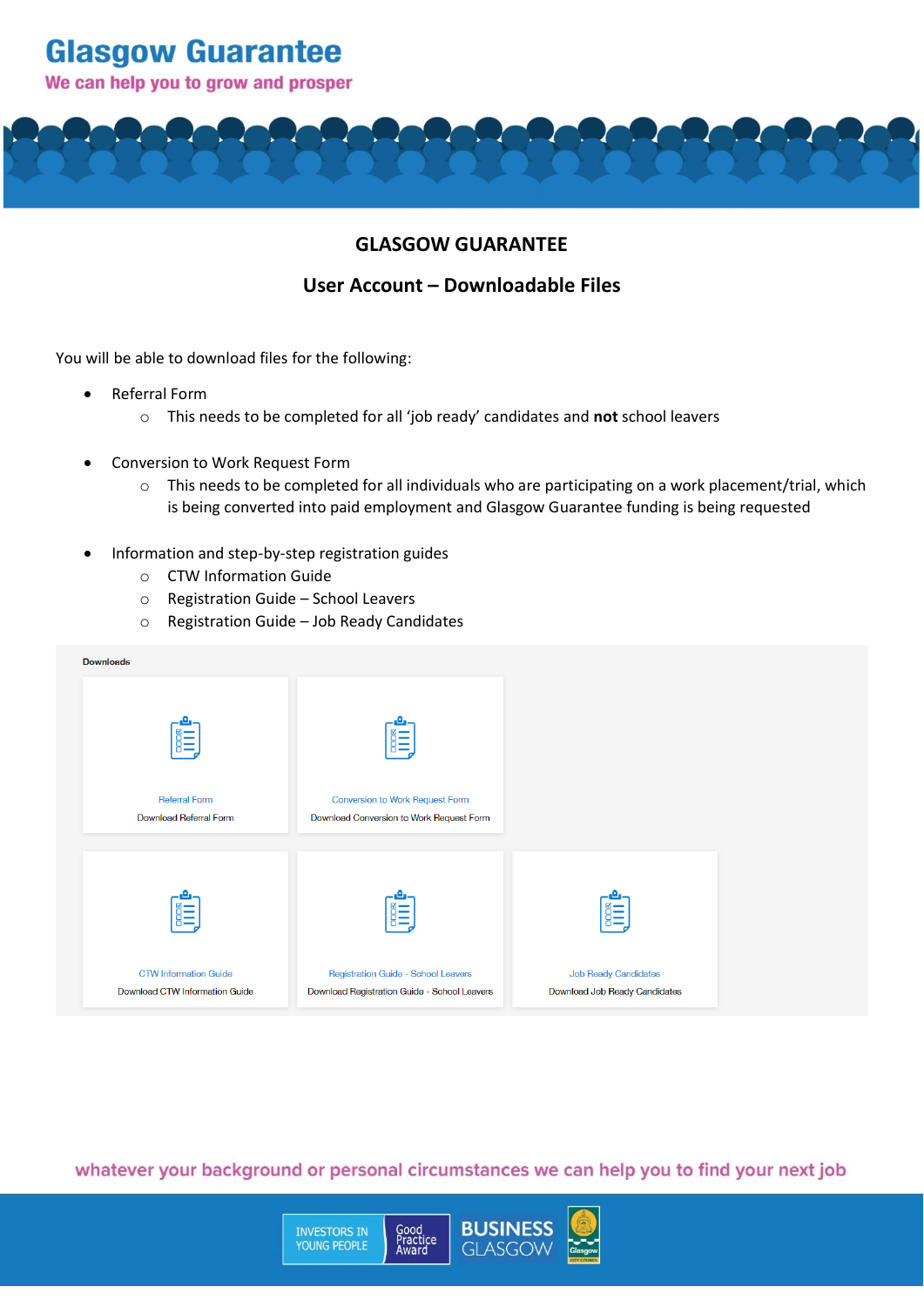

# **GLASGOW GUARANTEE User Account – Candidate Search**

Your user account is linked to the school and/or employability provider that you work for You are able to view candidate accounts who attend your school or who are supported by your employability programme

To find candidates click on All Candidates



# **Candidates**

| First name                     | Last name       |  |
|--------------------------------|-----------------|--|
|                                |                 |  |
| Date Of Birth                  | NI Number       |  |
|                                |                 |  |
| <b>Candidate Status</b>        |                 |  |
| Please Select                  |                 |  |
| Search                         | Export to Excel |  |
| No Candidates have been added. |                 |  |

If you select, 'Please Select' in Candidate Status and search, this will bring up everyone linked to your school/provider and you will be able to see their candidate status.

**INVESTORS IN**<br>YOUNG PEOPLE